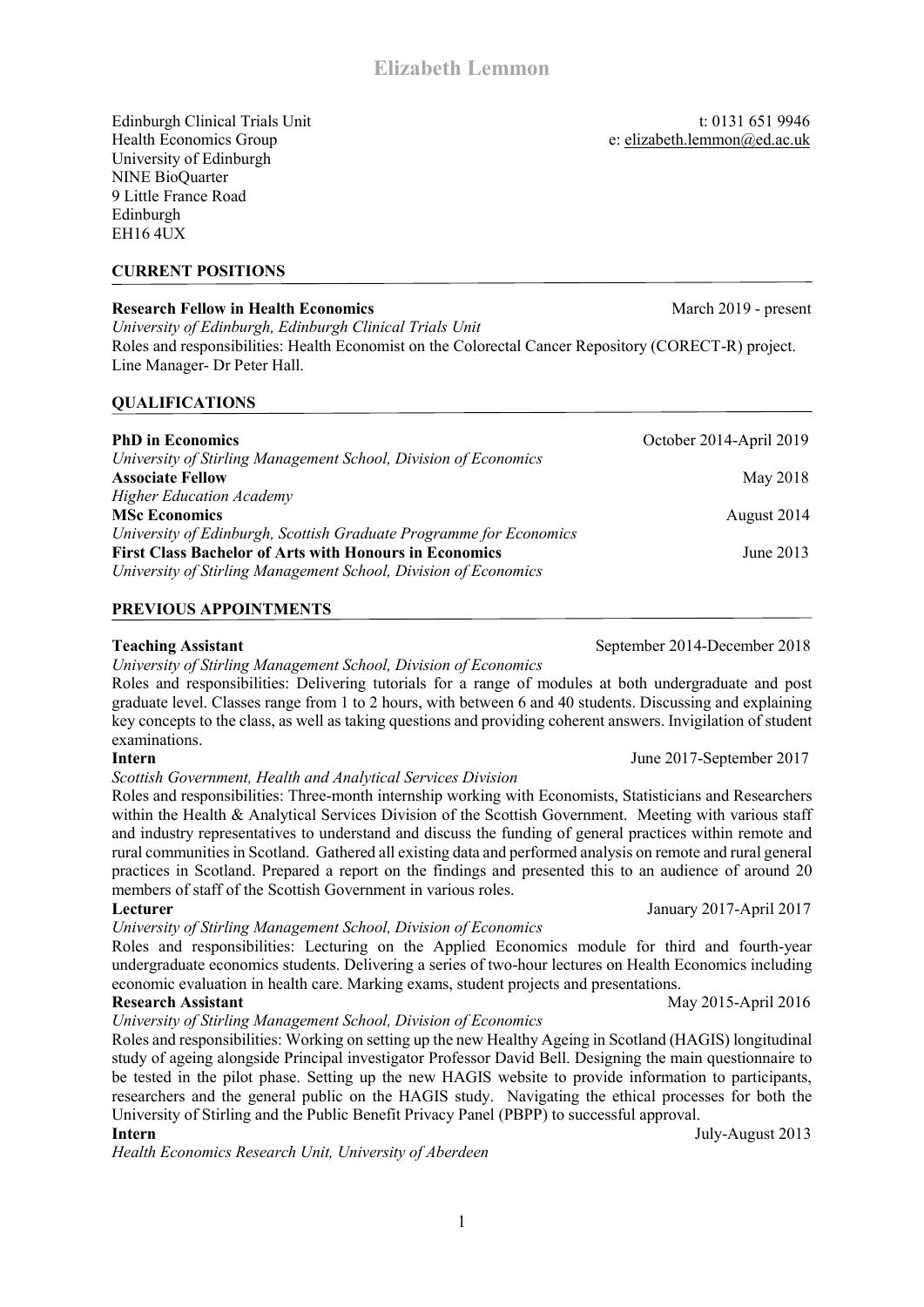Roles and responsibilities: Completed assigned work on three projects over a period of 6 weeks. Successfully delivered outputs for projects on valuation in health economics, valuation of medical treatments and measuring health care integration. Tasks included reviewing and researching the literature, data extraction, cleaning and sorting primary data, economic evaluation on Stata. Working as part of the team as well as independently within an office/research environment.

### **RESEARCH INTERESTS**

Applied econometric analysis; economics of ageing; unpaid care; inequalities; end of life; administrative health and care data; provision of long term care.

# **RESEARCH VISITS**

# **Centre for Health Economic Research and Evaluation** January 2018-April 2018

*University of Technology, Sydney, Australia*

Roles and responsibilities: Researching palliative care policy in Australia. Production of two policy briefing documents on palliative care within the community and residential settings for the End of Life Directions for Aged Care (ELDAC) project. These documents provided synthesised information to inform decision makers in Australia about key policy and planning issues in palliative care within the aged care setting and were used to inform the ELDAC roundtable discussions.

# **ACADEMIC CONFERENCES**

| International Long Term Care Network Conference, Vienna            | September 2018 |
|--------------------------------------------------------------------|----------------|
| Competent in Competition and Health, Health Economics Academy      | June 2018      |
| Oxford International Health Conference, University of Oxford       | June 2018      |
| Scottish Graduate Programme in Economics Annual Conference, Crieff | January 2018   |
| Scottish Graduate Programme in Economics Annual Conference, Crieff | January 2017   |
| International Long Term Care Network Conference, London            | September 2016 |
| Scottish Graduate Programme in Economics Annual Conference, Crieff | January 2015   |

# **INVITED PRESENTATIONS**

| Health Economic Research Unit, University of Aberdeen                                | (upcoming) March 2019 |
|--------------------------------------------------------------------------------------|-----------------------|
| Centre for Health Economic Research and Evaluation, University of Technology, Sydney | March 2018            |
| <b>Scottish Government</b>                                                           | January 2018          |
| University of Stirling, Economics Division Seminar Series                            | November 2017         |
| Centre of Cardiovascular and Chronic Care, University of Technology, Sydney          | April 2017            |
| University of Stirling Economics Society                                             | November 2016         |
| Health and Social Care Researcher Meeting, Edinburgh                                 | June $2016$           |
| University of Stirling, Economics Division Seminar Series                            | April 2015            |
|                                                                                      |                       |

#### **WORKING PAPERS**

**1) "Utilisation of personal care services in Scotland: the influence of unpaid carers"**

*Competent in Competition and Health, Health Economics Research Centre Working Paper Series 2018/02. Target journal: The European Journal of Health Economics.*

**Abstract:** Unpaid carers may have an influence on the formal care utilisation of the cared for. Whether this influence is positive or negative will have important implications for the costs of formal care provision. The relationship between unpaid and formal care is of particular importance in Scotland, where personal care is provided for free by Local Authorities, to individuals aged 65+. The existing evidence on the impact of unpaid care on formal care utilisation is extremely mixed, and there is currently no evidence for Scotland. This paper is the first to investigate how the presence of an unpaid carer influences personal care use by those aged 65+ in Scotland, using a unique administrative dataset not previously used in research. Specifically, it uses the Scottish Social Care Survey (SCS) from 2015 and 2016 and compares Ordinary Least Squares (OLS), Generalised Linear

2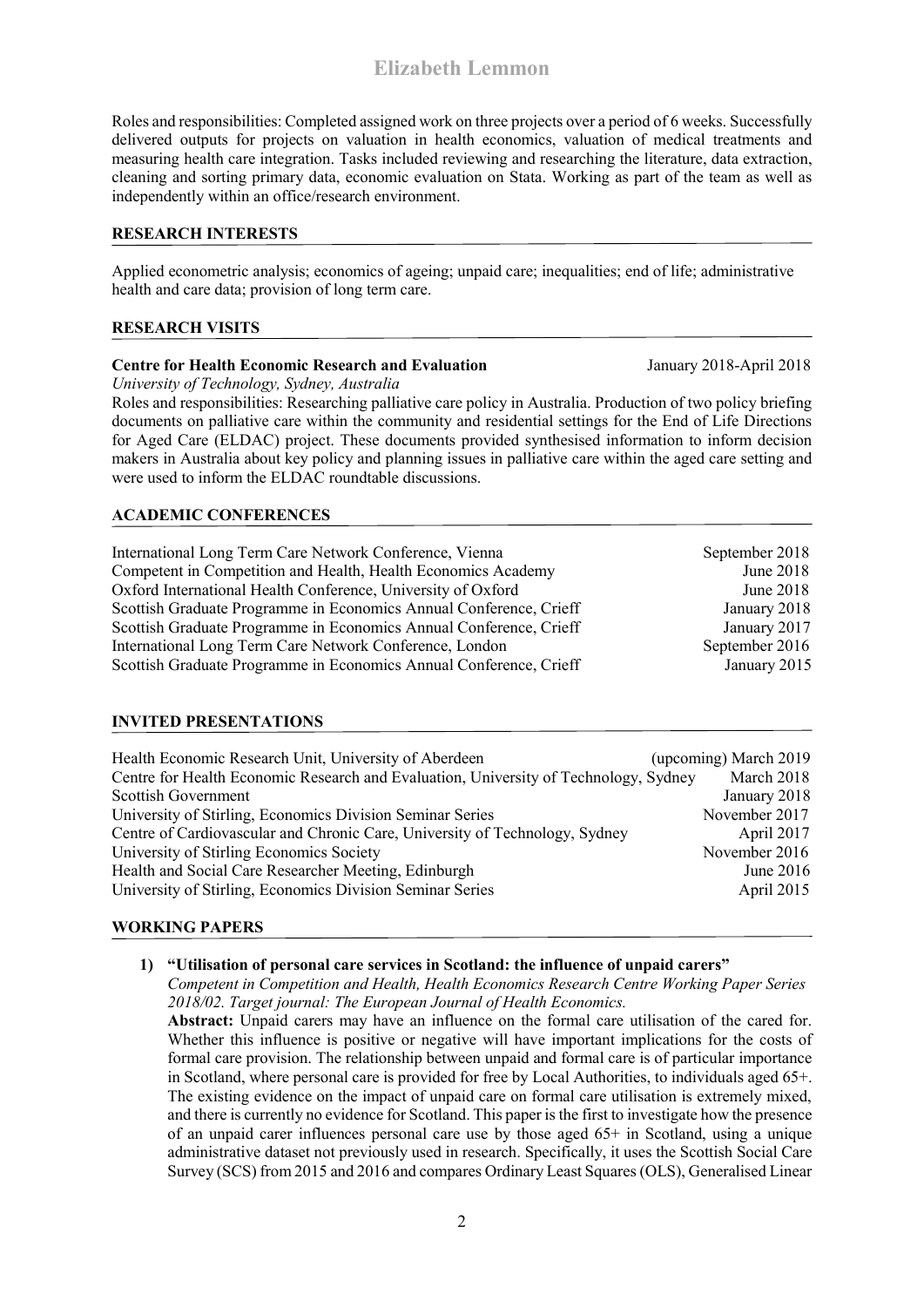Models (GLM), and Two-Part Models (2PM). The results suggest that unpaid care complements personal care services and this finding is robust to a number of sensitivity analyses. This finding may imply that incentivising unpaid care could increase formal care costs, and at the same time it points to the potential for unmet need of those who do not have an unpaid carer. Due to the limitations of the data, future research is necessary. [PDF here.](https://cinch.uni-due.de/fileadmin/content/research/workingpaper/CINCH_Series-Lemmon.pdf)

### **REPORTS/COMMENTS**

**1) Palliative care in community care: Identifying and funding palliative care needs in Australia, Sydney**

*Centre for Health Economic Research and Evaluation, Report with Professor Michael Woods and Professor Kees Van Gool, 2018.*

**2) Palliative care in residential aged care: Identifying and funding palliative care needs in Australia, Sydney**

*Centre for Health Economic Research and Evaluation, Report with Professor Michael Woods and Professor Kees Van Gool, 2018.*

3) Comments given to Houses of Parliament, Parliamentary Office of Scientific Technology, **Post Note on Unpaid Care**, Number 582, July 2018.

# **WORK IN PROGRESS**

**1) "The Costs of Unpaid Care in the UK: A Standard of Living Approach"**

*PhD paper with Professor David Bell. Target journal: Journal of Ageing and Society.* **Abstract:** The increase in the average age of the UK population has increased the demand for care for older people. Much of this care is provided by unpaid carers. The provision of unpaid care affects the living circumstances of these carers. Such changes should be fully understood if policymakers wish to support this group. This paper employs methods used by Morciano et al. (2015), to better understand the effects of caring on the living circumstances of carers. It uses UK Family Resources Survey (FRS) data from 2013/14 to 2016/17, to estimate the monetary cost of being an informal carer. This estimate is based on the effect of providing care on a carer's Standard of Living (SoL). The approach extends the existing literature on the costs of unpaid care in that it allows for a more holistic view of its impact and overcomes some of the problems associated with previous costing methods. Our results suggest that caring is associated with a significant reduction in SoL. This reduction is largest for those who live with the person being cared for and it is predicted that these carers would need to be compensated by between £190 and £357 per week in order to reach the same SoL as their non-caring counterparts. This paper concludes that the current Carers Allowance offered to eligible carers in the UK is not sufficient to compensate them for the loss in SoL they experience due to care giving. Specifically, it would need to increase to a level that is 3-5 times higher.

# **2) "Variations in Domiciliary Free Personal Care Across Scottish Local Authorities"**

*PhD paper with Professor David Bell. Target journal: The Journal of Long Term Care.*

**Abstract:** Equity, or equal access for equal need, is frequently an objective of social care systems. However, responsibility for social care provision often lies with local government. This can mean that, despite central government commitment to universal coverage, geographic variation in the provision of services may occur. In this paper we investigate variation in free personal care in Scotland, a service provided to those aged 65 and over who need help with personal care tasks such as washing and dressing etc. To do this, we use a mixture of publicly available and administrative data sources over the period 2013-2016. We employ both descriptive and econometric methods to investigate the extent of geographic inequity in FPC provision. Our results suggest that the variation in FPC provision is not fully explained by variation in measured need, implying that inequity exists between local authorities, suggesting that needy individuals may be more or less likely to receive FPC, depending on where they live. Further, these variations are quite dramatic.

#### **3) "Costs towards the End of Life: what can Scotland's administrative health and social care data tell us?"**